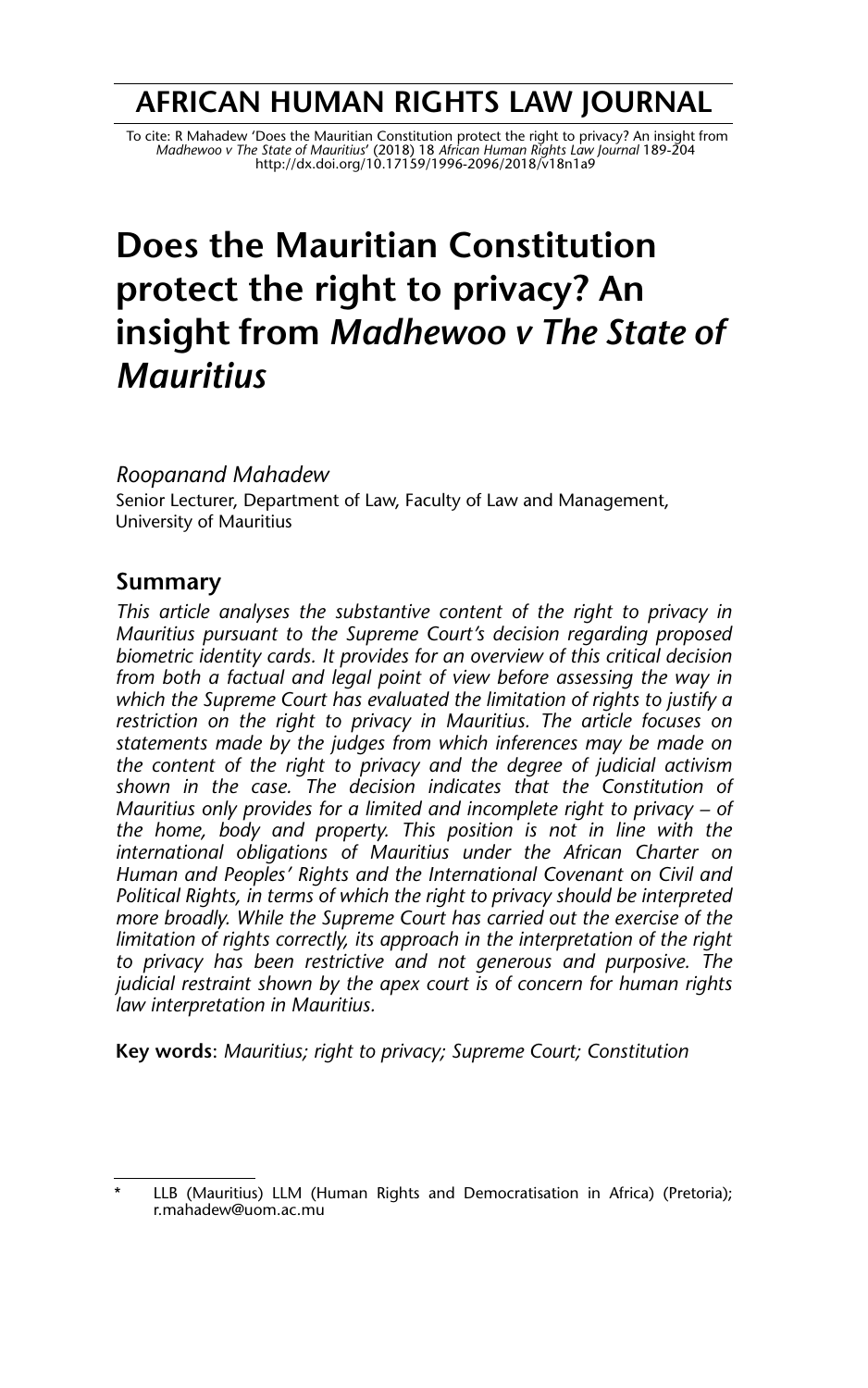## **1 Introduction**

As the Republic of Mauritius prepares to celebrate the 50th anniversary of its Constitution in March 2018, it is inevitable that debates and discussions around the Constitution are frequent. The Constitution has accompanied Mauritius on its journey from an underdeveloped state to an emerging economy. The Constitution's restricted Bill of Rights and the potential for improvement to ensure a better future for the country attract the attention of many citizens and international observers. Indeed, the Mauritian Constitution has proved to be decisive in many spheres of the political, social, cultural and economic lives of Mauritians. For instance, the 'best loser' system embodied in one of its schedules has played a major role in ensuring the political representation of racial minorities in the National Assembly in Mauritius.<sup>1</sup> It has provided a constitutional guarantee for Mauritius to be a democratic state based on the rule of law, and the principle of separation of powers has been constitutionally entrenched.<sup>2</sup> At the same time, the Constitution has retained an unchanged Bill of Rights which provides only for civil and political rights.

The Bill of Rights again came under the spotlight with the introduction in 2013 of the new smart national identity card (ID card) which incorporates a citizen's fingerprints and biometric information related to his or her external characteristics. Questions were raised on numerous human rights, and in particular on the right to privacy, considered later in the article. There was a constant fear that an ID card which contains so much personal information would prove to be too intrusive and in violation of one's right to privacy. Mr Maharajah Madhewoo, a Mauritian citizen, challenged the constitutionality of the law allowing the introduction of the smart ID card. As a result, the Supreme Court of Mauritius had the opportunity to once again interpret the Constitution and to prove whether it is a living document or not.

The article aims to critically analyse the case of *Madhewoo v The State of Mauritius* (*Madhewoo* case)3 and its implications for the rights to privacy of Mauritians. It contributes towards a knowledge of the interpretation of the Bill of Rights in Mauritius and the overarching corpus of human rights in Mauritius. The introduction precedes the next section that provides for a general overview of the right to privacy in order to highlight its importance as has been done by

<sup>1</sup> R Mahadew 'The best loser system in Mauritius: An essential electoral tool for representing political minorities' in E Durojaye et al (eds) *Constitutional building in Africa* (2015) 160.

<sup>2</sup> *Ahnee v Director of Public Prosecutions* [1999] 2 AC 294, 302-303; *The State v Khoyratty* [2006] UKPC 13.

<sup>3</sup> *Madhewoo v The State of Mauritius & Another* 2015 SCJ 177 ionnews.mu/wpcontent/uploads/2015/.../Biometric-ID-Card\_Madhewoo-vs-State.pdf (accessed 15 June 2018).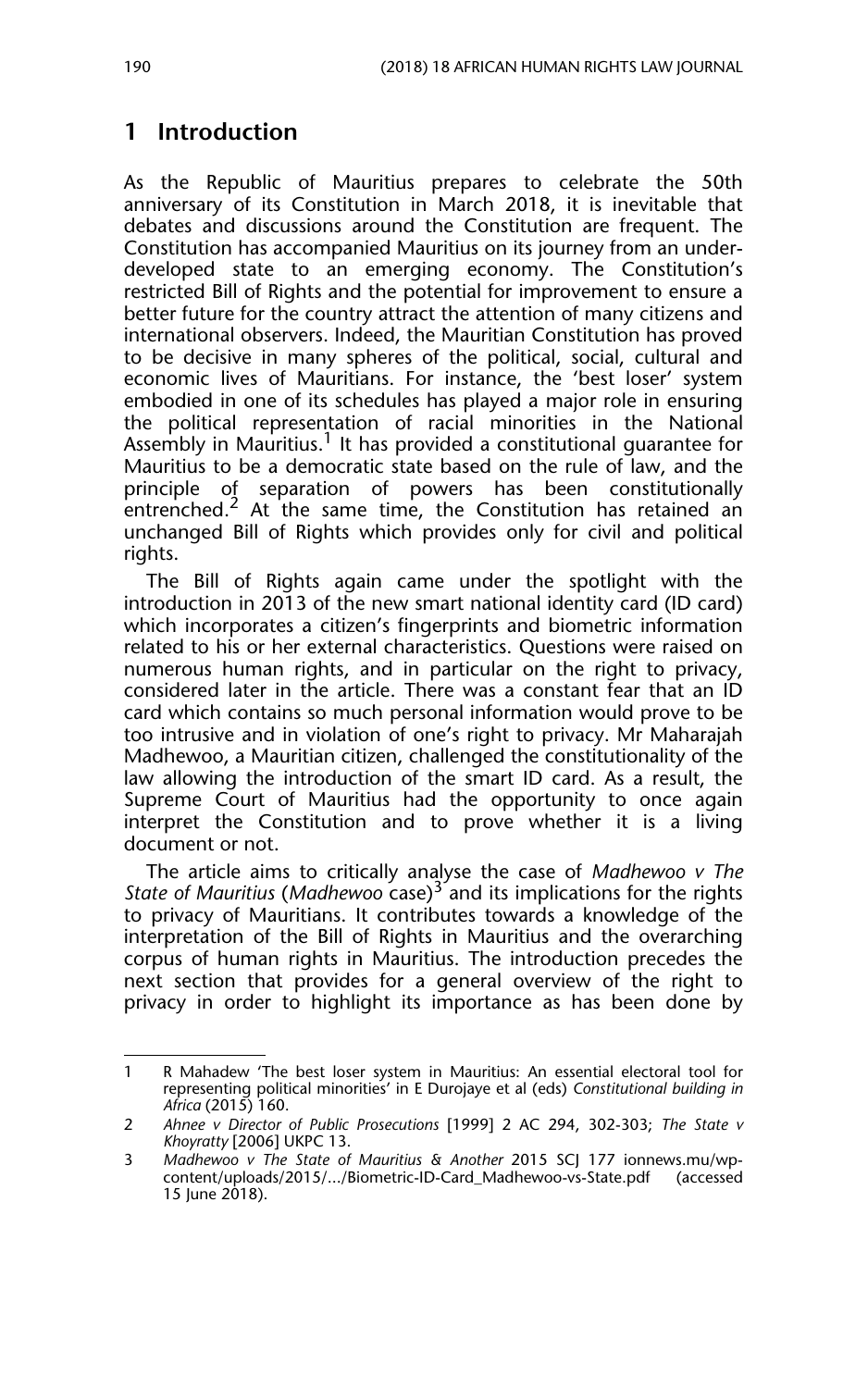global and regional human rights systems. This is followed by a summary of the facts and the legal reasoning of the aforementioned case. A few words are reserved for the decision of the Judicial Committee of the Privy Council to which the case of *Madhewoo* went on appeal from the Mauritian Supreme Court in 2016. In the end, the implications of the *Madhewoo* case are analysed, providing the platform for a conclusion and some recommendations.

## **2 Right to privacy as interpreted by the global human rights architecture**

#### **2.1 What is the right to privacy?**

Privacy is regarded as a fundamental right which is essential for the autonomy and human dignity of individuals. It is a critical right since other human rights are founded on the right to privacy or its derivatives, such as the right to a private life or secrecy of the home.<sup>4</sup> It acts as a guarantee against unwarranted interference in the lives of individuals by permitting the setting up of boundaries and creating barriers. It provides the foundation based for boundaries to be established to restrict who has access to one's place, things and body, as well as one's communications and information.<sup>5</sup> The right to privacy also allows individuals to assert their rights, especially in the face of imbalances in power.<sup>6</sup> It is an essential means by which individuals protect themselves and society in general from the arbitrary and unjustified use of power.

The right to respect privacy reflects the liberal concept of the individual as independent and self-governing, who has the freedom to enjoy and exercise all his or her rights without interfering with the rights of others. It implies that any state interference with a right that only concerns the individual – such as the right to choose a marriage partner or the number of children to have as a couple – amounts to a violation of privacy.<sup>7</sup> The right to privacy entails the right to protect an individual's identity, intimacy, gender, name, honour, dignity, sexual orientation, feelings and appearance.<sup>8</sup> It is a right that extends to the family, home and correspondence. 'Family' has been interpreted as relating to blood ties, economic ties, acquired by

<sup>4</sup> Privacy International 'What is privacy?' https://www.privacyinternational.org/ node/54 (accessed 2 January 2017).

<sup>5</sup> D Solove 'Conceptualising privacy' (2002) 90 *California Law Review* 1092.

<sup>6</sup> K Hurwitz K 'Imbalances in power' (2003) https://www.humanrightsfirst.org/wpcontent/uploads/pdf/powers.pdf (accessed 2 January 2017).

<sup>7</sup> J Pull 'Questioning the fundamental right to marry' (2006) *Yale Law School Legal Scholarship Repository* 41 http://digitalcommons.law.yale.edu/cgi/viewcontent.cgi? article=1026&context=student\_papers (accessed 21 June 2018).

<sup>8</sup> Icelandic Human Rights Centre 'The right to privacy and family life' http:// www.humanrights.is/en/human-rights-education-project/human-rights-conceptsideas-and-fora/substantive-human-rights/the-right-to-privacy-and-family-life (accessed 2 January 2017).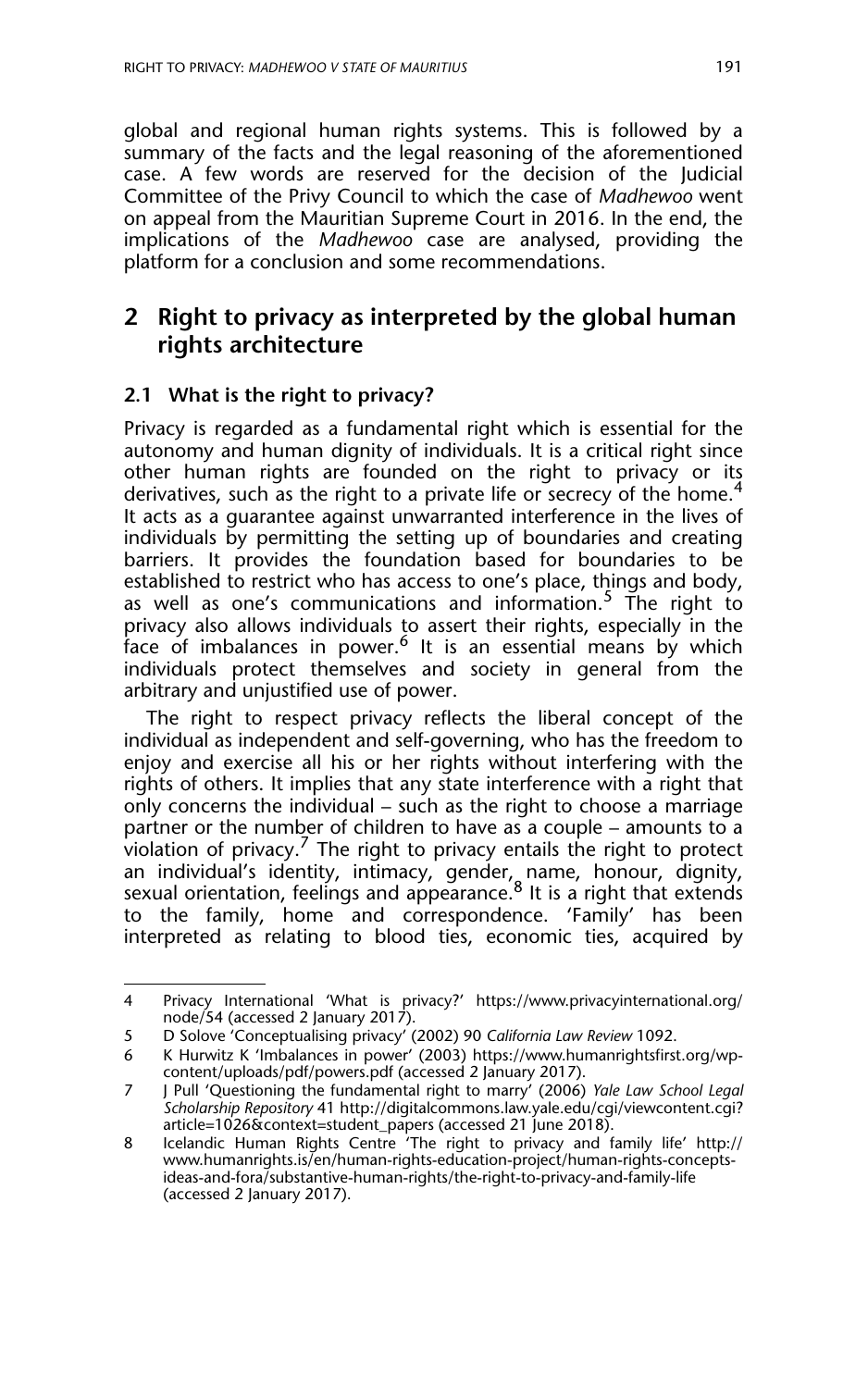adoption or marriage.<sup>9</sup> Privacy of the home includes a place of business, and privacy of correspondence includes protection from secret surveillance and censorship of the correspondence of prisoners.<sup>10</sup> However, the right to privacy is not an absolute right is as it can be limited under specific conditions, provided that such intervention by the state is not unlawful or arbitrary.<sup>1</sup>

#### **2.2 International standards protecting the right to privacy**

The right to privacy is enshrined in both the Universal Declaration of Human Rights (Universal Declaration) and the International Covenant on Civil and Political Rights (ICCPR) in the following terms, that '[n]o one shall be subjected to arbitrary interference with his privacy, family, home or correspondence, nor to attacks upon his honour and reputation' and that '[e]veryone has the right to protection of the law against such interference or attacks'.<sup>12</sup> Similar wording has been used to provide for the same right by the Convention on Migrant Workers in article 14 to protect migrant workers from interference in their private lives and families. The Convention on the Rights of the Child (CRC) and the Convention on the Rights of Persons with Disabilities (CRPD) guarantee privacy to children and persons living with disabilities in articles 16 and 22 respectively.

The European Convention on Human Rights (European Convention) focuses specifically on possible limitations to the right to privacy. Article 8 provides that the authority may not interfere with this right except in accordance with the law and when it is necessary in the interests of a democratic society; in the interests of national security, public safety or economic well-being of the country; for the prevention of disorder or crime; for the protection of health and morals; or for the protection of the rights and freedoms of others.<sup>13</sup> The American Convention on Human Rights provides for the right to privacy, honour and dignity in article 11 and prohibits arbitrary interference with these rights. In contrast, the African Charter on Human and Peoples' Rights (African Charter) does not explicitly establish the right to privacy. However, article 18 emphasises the state's duty to protect the family. In direct or indirect ways, the right to privacy is provided for in numerous international instruments as well as in various constitutions around the world.<sup>14</sup>

<sup>9</sup> Icelandic Human Rights Centre (n 8 above).<br>10 See Liberty 'Article 8 Right to a private life

See Liberty 'Article 8 Right to a private life and family life' https://www.libertyhuman-rights.org.uk/human-rights/what-are-human-rights/human-rights-act/ article-8-right-private-and-family-life (accessed 2 January 2017).

<sup>11</sup> K Himma 'Privacy versus security: Why privacy is not an absolute value or right' (2007) 44 *San Diego Law Review* 857.

<sup>12</sup> Art 12 Universal Declaration; art 17 ICCPR.

<sup>13</sup> R Pati 'Rights and their limits: The constitution for Europe in international and comparative perspective' (2005) 23 *Berkeley Journal of International Law* 268.

<sup>14</sup> Art 14 United Nations Convention on Migrant Workers; art 10 African Children's Charter; art 16 CRC; art 4 African Union Principles on Freedom of Expression; art 5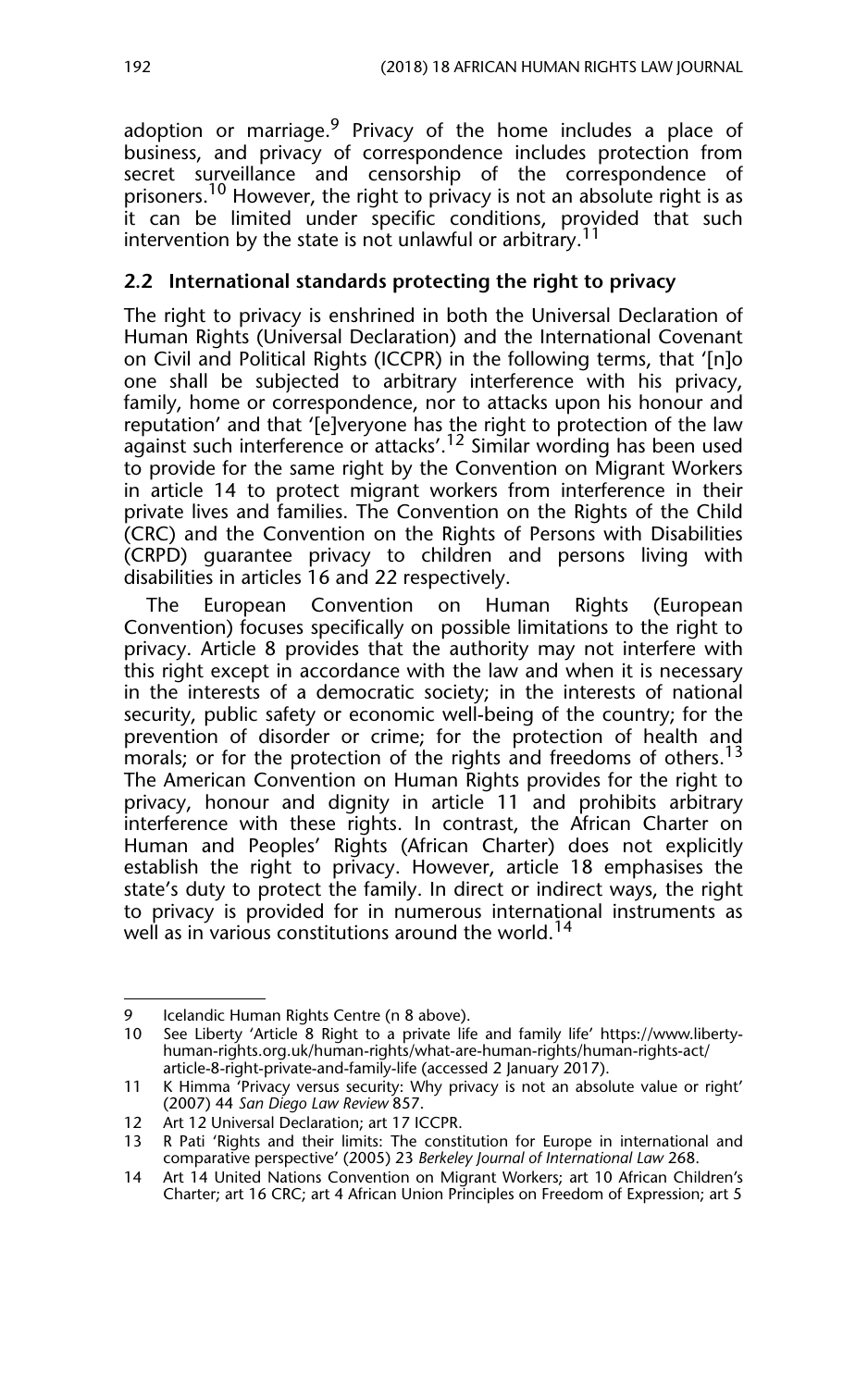The right to protection of personal data is an essential element of the right to privacy. The right to data protection normally can be inferred from the general and overarching right to privacy. However, because of its utmost importance in a technologically-advanced world, several international and regional instruments stipulate the specific right to protection of personal data. These include the Guidelines on the Protection of Privacy and Trans-Border Flows of Personal Data of the Organisation for Economic Co-operation and Development (OECD); the Council of Europe Convention 108 for the Protection of Individuals with Regard to Automatic Processing of Personal Data; the Asia-Pacific Economic Co-operation Privacy Framework 2004; and the Economic Community of West African States (ECOWAS) Supplementary Act on Data Protection of 2010.<sup>15</sup>

#### **2.3 Interpretation of the right to privacy by judicial and quasijudicial bodies**

The United Nations (UN) Human Rights Committee, the body responsible for monitoring the implementation of the ICCPR, has been active in interpreting the right to privacy. In *Coeriel and Aurik v The Netherlands*<sup>16</sup> it found that the right to privacy had been violated when individuals were prohibited from changing their names for religious reasons. In *Toonen v Australia,*<sup>17</sup> a blanket prohibition on homosexuality was held to be in violation of the right to privacy. Furthermore, the state's action of dispossessing indigenous persons of their ancestral burial ground was held to be violating privacy in the case of *Hopu and Bessert v France.*<sup>18</sup> With regard to control and censorship of correspondence, the Human Rights Committee adjudicated in the case of *Estrella v Uruguay*19 that excessive control over and actions of censoring the correspondence of prisoners may amount to a violation of the right to privacy. In contrast, in the case of *Van Hulst v The Netherlands*<sup>20</sup> the Committee held that where taped conversations between a complainant and the lawyer were admitted as evidence in criminal proceedings, this did not amount to a violation of the right to privacy.

American Declaration of the Rights and Duties of Man; art 21 Arab Charter on Human Rights; art 21 ASEAN Human Rights Declaration.

<sup>15</sup> See P de Hert 'The right to protection of personal data: Incapable of autonomous standing in the basic EU constituting documents?' (2015) 31 *Utrecht Journal of International and European Law* 4.

<sup>16</sup> Communication 453/1991 UNHR Committee UN Doc CCPR/C/52/D/453/1991 (1994) 9 December 1991.

<sup>17</sup> Communication 14/1991 UNHR Committee UN Doc CCPR/C/50/D/488/1992 (1994) 4 April 1991.

<sup>18</sup> *Francis Hopu and Tepoaitu Bessert v France* Communication 549/1993 UNHR Committee UN Doc CCPR/60/D/549 1 August 1997.

<sup>19</sup> *Miguel Angel Estrella v Uruguay* Communication 74/1980 UNHR Committee UN Doc CCPR/C/OP/2 (1990) 29 March 1983.

<sup>20</sup> *Antonius Cornelis van Hulst v The Netherlands* Communication 903/1999 UNHR Committee UN Doc CCPR/C/82/D/903/1999 (2004) 5 November 2004.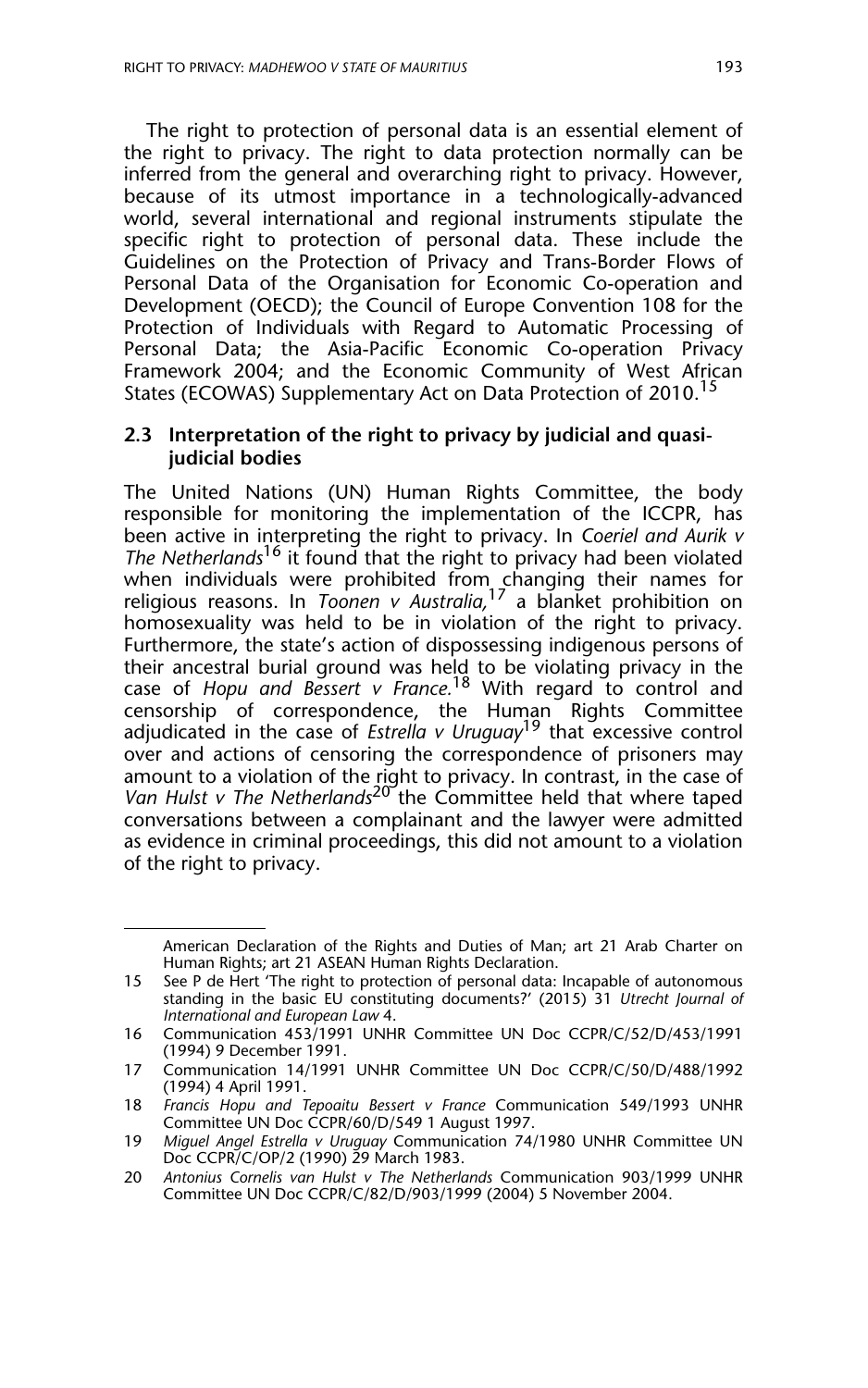The decisions of the European Court of Human Rights (European Court) on the issue of privacy are diverse, which is testimony of the fact that the right to privacy is subject to interpretation and relatively wide-ranging and expansive in nature. For instance, in *Huvig v* France,<sup>21</sup> the European Court held that the tapping of telephone conversations 'not in accordance with the law' created a violation of privacy. The search of journalists' homes and the seizure of their documents were held to be in contravention of privacy as decided in the case of *Ernst & Others v Belgium*.<sup>22</sup> The right to privacy has also been used in the context of abortion in the case of *Tysiac v Poland*. 23 The European Court held that the state's refusal to perform a therapeutic abortion despite a serious risk of deterioration in the mother's eyesight amounted to a transgression of the right to privacy.

An overview of the judicial and quasi-judicial bodies of the world reveals that the right to privacy is crucial. This right is so important that in some cases, despite not being clearly or directly stipulated by the law – in international human rights treaties or domestic constitutions – courts have played an essential role in adjudicating that the right to privacy does exist in the formulation of other concepts, such as liberty or freedom or the right to life, by using the implied rights theory of interpretation. The Constitution of the United States of America is relevant here. The US Constitution does not expressly provide for the right to privacy. The question whether the US Constitution confers protection of privacy in ways not explicitly mentioned in the Bill of Rights has always been a controversial matter.<sup>24</sup> Robert Bork J decided that no general right to privacy existed in the case of *Dronenburg v Zech.*<sup>25</sup> However, in the case of *Lawrence v Texas*26 the US Supreme Court reaffirmed the Constitution's protection of privacy, despite it not being explicitly provided for in the Constitution, in the following terms:<sup>27</sup>

These matters, involving the most intimate and personal choices a person may make in a lifetime, choices central to personal dignity and autonomy, are central to the liberty protected by the Fourteenth Amendment. At the heart of liberty is the right to define one's own concept of existence, of meaning, of the universe, and of the mystery of human life ... The petitioners are entitled to respect for their private lives. The state cannot demean their existence or control their destiny by making their private sexual conduct a crime. Their right to liberty under the Due Process Clause gives them the full right to engage in their conduct without intervention of

<sup>21 (1990) 12</sup> EHRR 528.

<sup>22 (2003) 39</sup> EHRR 35.

<sup>23 (2007) 45</sup> EHRR 42.

<sup>24</sup> See Exploring Constitutional Conflicts 'Does the Constitution protect the right to privacy?' http://law2.umkc.edu/faculty/projects/ftrials/conlaw/rightofprivacy.html (accessed 6 January 2017).

<sup>25 741</sup> F.2d 1388 (DC Cir 17 August 1984).

<sup>26 539</sup> US 558 (2003) (Texas).<br>27 See C Dailard 'What Lawi

<sup>27</sup> See C Dailard 'What *Lawrence v Texas* says about the history and future of reproductive rights?' (2003) 31 *Fordham Urban Law Journal* 717.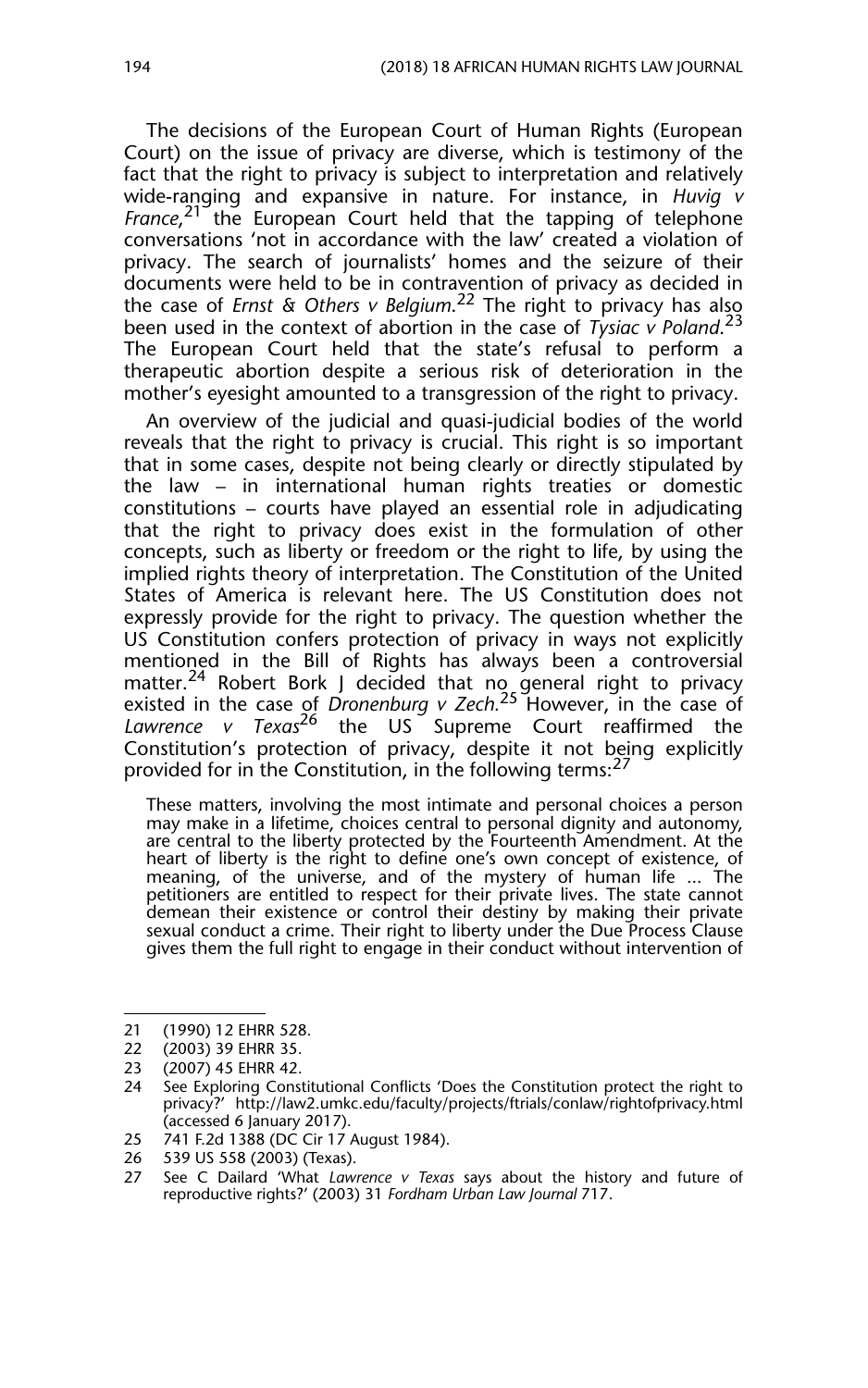the government. 'It is a promise of the Constitution that there is a realm of personal liberty which the government may not enter.'

It is evident that the US Supreme Court has not shied away from interpreting the right to privacy from broader concepts of the US Constitution such as liberty and dignity. It moved from a position where a blatant 'no right to privacy is provided' to rules of interpretation that can be used to protect the right to privacy. Such a stand is in contrast to the decision of the Supreme Court of Mauritius in the *Madhewoo* case, where the Court held that '[a]s opposed to those countries where the right to privacy or the respect for one's private life is constitutionally entrenched, in Mauritius the right to privacy is not provided for in the Constitution'.<sup>28</sup> The following section of the article focuses on the *Madhewoo* case's facts and the decision, analysing the implications of the aforementioned statement by the Supreme Court. What are the implications of the deliberation that the right to privacy is not provided for in the Constitution? An attempt is made to shed light on this important section.

#### **3 Overview of the** *Madhewoo* **case**

According to the National Identity Card Act 1985 (1985 Act), all Mauritian citizens are legally obliged to carry an identity card bearing their name, picture and signature. In 2013 the former government (which changed after the 2014 general elections) proposed the introduction of a new smart identity card, incorporating an individual's fingerprints and other biometric information related to their external traits and characteristics. An amendment of the 1985 Act was required for the materialisation of the project. The National Identity Card (Miscellaneous Provisions) Act 2013 (2013 Act) was enacted. The project met with significant opposition and criticism from various sections of Mauritian society.<sup>29</sup> Mr Maharajah Madhewoo, a Mauritian citizen, challenged the constitutionality of the 2013 Act as the legislative vehicle for the new smart ID project. He sought redress under section 17 of the Constitution of Mauritius (Constitution) allowing citizens to apply to the Supreme Court in cases of violations of the provisions of sections 3 to 16 of the Bill of Rights.

After the amendment, the 1985 Act stipulates in section 3 that the Registrar of Civil Status shall keep a register, electronic or otherwise, in which a citizen's particulars are recorded. Furthermore, section 3(2) enumerates these particulars as follows: sex, names and 'such

<sup>28</sup> *Madhewoo* case (n 3 above) 15.

D Battu 'The fight against biometric ID card in Mauritius' http://www.smartwebzine.com/en/la-lutte-contre-la-carte-didentite-biometrique-a-lile-maurice-68 02 (accessed 6 January 2017); D Lallah 'The slippery national identity card' *Le Mauricien* 14 October 2015 http://www.lemauricien.com/article/slippery-nationalidentity-card (accessed 6 January 2017).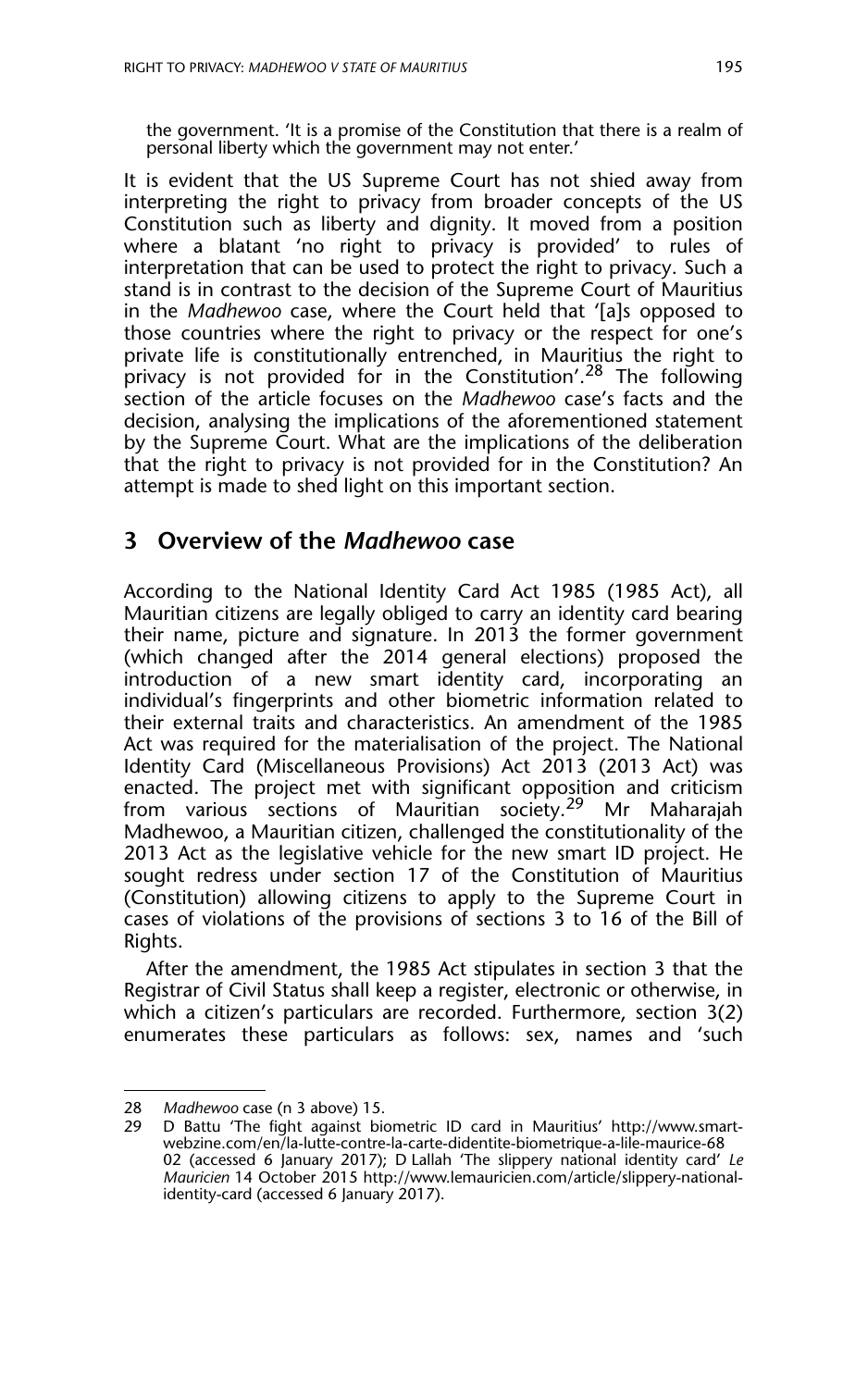reasonable or necessary information as may be prescribed regarding the identity of the person'. The prescribed particulars in turn are provided for by the National Identity Card (Particulars in Register) Regulations 2013 (2013 Regulations) as being fingerprints and encoded minutiae of fingerprints. Section 4(2)(c) of the 1985 Act provides that every citizen within six months of attaining the age of 18 must apply for an identity card and must 'allow his fingerprints, and other biometric information about himself, to be taken and recorded'. In addition, the ID card containing biometric information of the individual must be produced by him upon request in (1) reasonable circumstances and for the purpose of ascertaining his identity; and (2) where the requestor is empowered by law to ascertain his identity.<sup>30</sup> The fact that the laws on the new smart ID card require that fingerprints and other biometric information should be compulsorily given while applying for an ID card and that this biometric information would then be stored in a register by the Registrar of Civil Status was challenged in the Supreme Court as contravening various human rights, as considered below.

#### **3.1 Alleged breach of the right to life – Section 4 of the Constitution**

Counsel for the plaintiff contended that the right to life subsumed the right to privacy. He based this on the famous Indian case – the Aadhaar Scheme – whereby the applicants were compelled to give iris and fingerprints as biometric information to be used in the Aadhaar cards. The Supreme Court of India adjudicated that extracting such biometric information from an applicant infringed their right to privacy which is part of their right to life, as provided for by section 21 of the Indian Constitution.<sup>31</sup>

The Supreme Court of Mauritius rejected this contention on the basis that the wording of the Mauritian Constitution differs from that of the Indian Constitution with respect to the right to life. In a rather restrictive approach, the Mauritian Supreme Court held that life was protected in section 4 in contradiction to death. The Court further added that the circumstances under which the right to life may be infringed would be in relation to a person's death as a result of force that is reasonably justified for certain purposes. Therefore, the Court interpreted the right to life in a very restrictive manner as being a right dealing with life and death in the literal sense. What is required to live that life – dignity, liberty and privacy – has not been deemed to feature in section 4. The Court, therefore, held that 'the law for the implementation of the new biometric card and for the collection and

<sup>30</sup> Sec 7 of the 1985 Act.<br>31 See Rinov Visman v Un

<sup>31</sup> See *Binoy Visman v Union of India* No 247 of 2017 https://indiankanoon.org/doc/ 51782092/ (accessed 21 June 2018).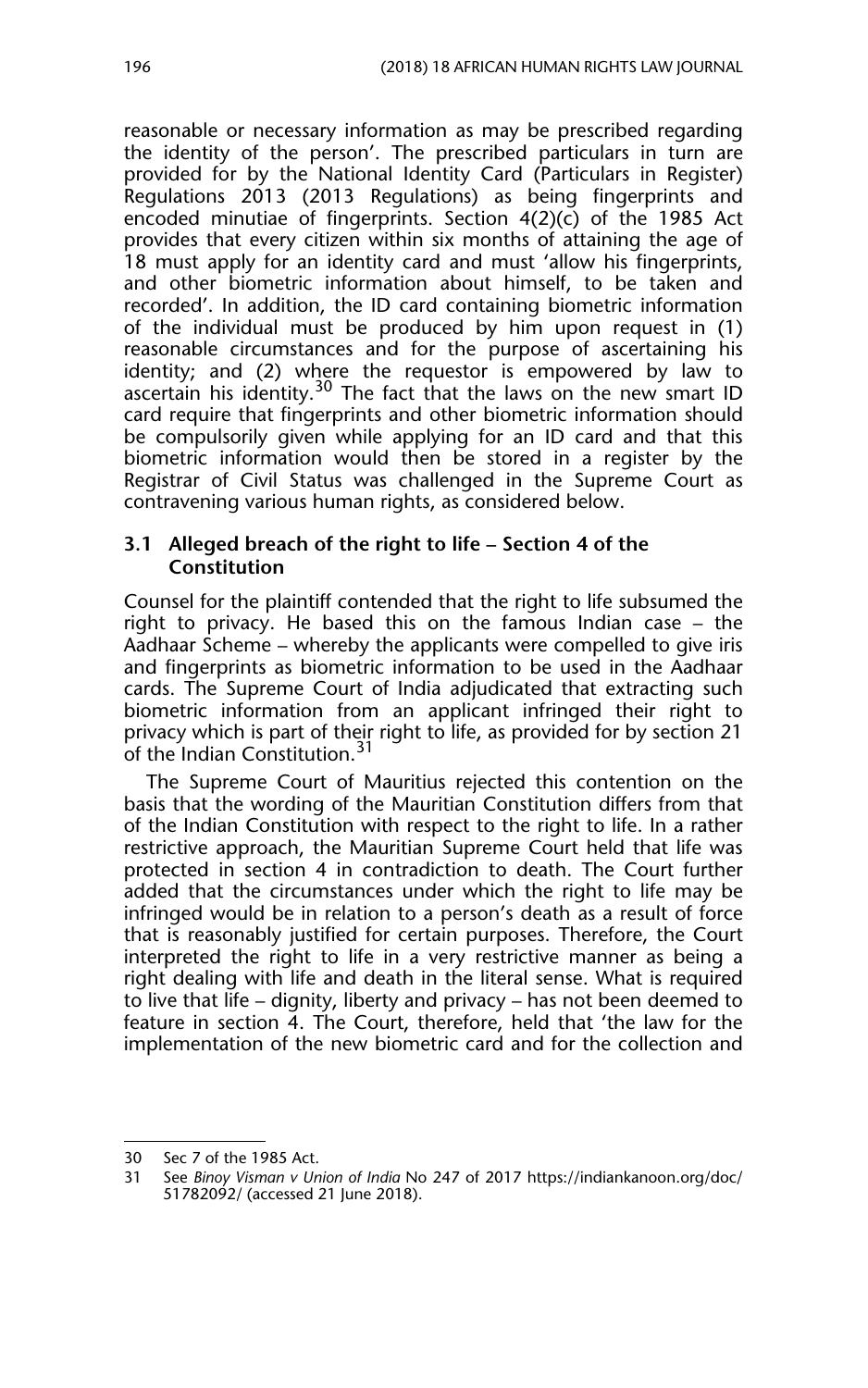storage of personal biometric data does not constitute a breach of the right to life protected by section 4 of the Constitution'.<sup>32</sup>

#### **3.2 Alleged breach of the right to liberty – Section 5 of the Constitution**

The plaintiff further averred that the right to liberty, protected by section 5 of the Constitution, was infringed in the following terms:

The unilateral decision of Defendants of imposing a legal obligation upon him to submit his fingerprints and this, without his consent and further the collection, processing and/or retention of plaintiff's personal biometric information including his fingerprints constitutes a serious interference by Defendants and/or their agents and/or their employees with plaintiff's basic fundamental constitutional rights amongst the right to liberty and the right to protection of private life.

The plaintiff added that 'the blanket power of collection and the indefinite storage of personal biometric data, including fingerprints, on the biometric identity card of citizens, including plaintiff, are in breach of section 5 of the Constitution'.<sup>33</sup>

The Supreme Court examined section 5 of the Constitution and concluded that it only provided for the protection of physical liberty. Apparently, therefore, 'non-physical' liberty was not guaranteed by the supreme law of the land, if one follows the reasoning of the Court. The Court came to this conclusion by referring to the series of circumstances listed in sections 5(a) to (k), according to which the deprivation of liberty is legally allowed. According to the Court, since the exceptions to the right to liberty – for instance, imprisonment after having been found guilty of a criminal offence – are physical in nature, implying that the 'protection which is afforded under section 5 is essentially in respect of the deprivation of the physical liberty of that person'.<sup>34</sup> In other words, the exceptions define the nature of the principle right – a rather disturbing proposition.

The Court held that only persons authorised by section 7 of the 1985 Act could ask any individual to produce his ID card. Such a request, according to the Court, did not amount to a deprivation of the physical liberty of the person. The Court added:  $35$ 

The legal obligation created under section 4(2)(c) of the National Identity Card Act for a person to allow his fingerprints to be taken, and the provision under the Data Protection Act for the collection, retention and storage of personal data cannot be said to amount to an actual physical deprivation of personal liberty in breach of section 5 of the Constitution.

- 34 *Madhewoo* 9.
- 35 As above.

<sup>32</sup> *Madhewoo* case (n 3 above) 7.

<sup>33</sup> *Madhewoo* 8.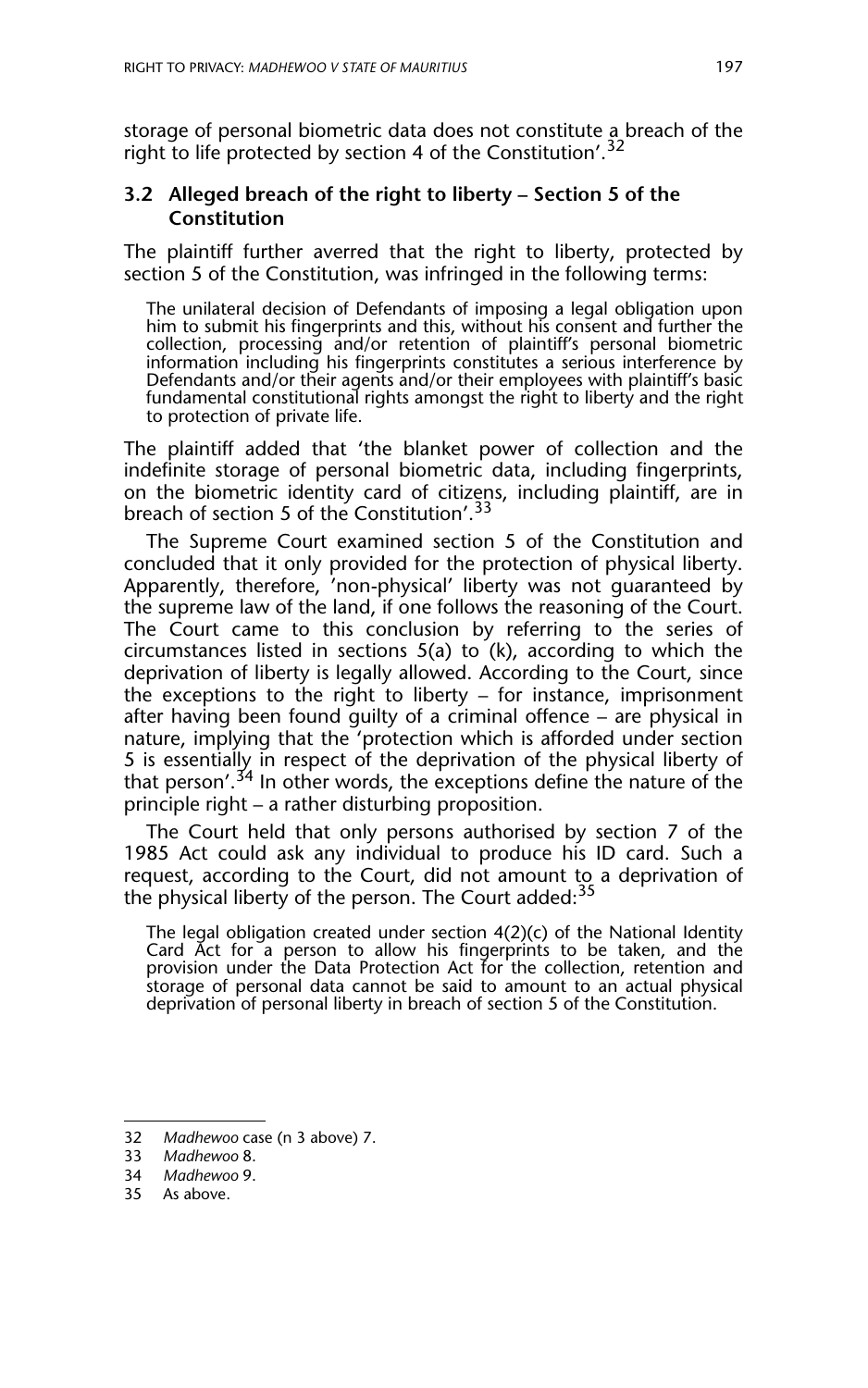#### **3.3 Alleged breaches of constitutional provisions related to privacy**

The right to privacy was the main human right on the basis of which the constitutionality of the new smart ID card project was being challenged. The plaintiff averred that sections 3 and 9 of the Constitution had been infringed by the extraction of minutiae from the fingerprints of citizens. The Court explained that by analysing the precise words of section 3, it was clear that the protection did not extend to the physical privacy of the person. It added that section 3 did not contain words or terms which confer a right to privacy of the person and which may encompass any protection against taking the fingerprints of a person.<sup>36</sup> According to the Court, section 3 only appeared to confer protection on the privacy of a person's home and property. The Court relied on the Privy Council decision of *Matadeen v Pointu*, 37 where it was upheld that section 3 or the subsequent sections of the Constitution could not be interpreted as creating rights which they do not contain.<sup>38</sup> The Court concluded that section 3, interpreted in light of its natural and ordinary meaning, did not confer any right of privacy to the person and, in the present case, would not afford constitutional protection against the taking of fingerprints as provided for under the 1985 Act.

The Court also addressed the argument put forward by the defendant as a response to the plaintiff's comparison of sections 3 and 9 of the Constitution with article 8 of the European Convention. The Court was of the view that these two legal provisions were not comparable as article 8 of the European Convention explicitly provides for the right to private life. It considered the various cases from the European Court of Human Rights on article 8 cited by the plaintiff to support his case, and held that they did not find application in view of the difference in the wording of that article when compared to section 9 of the Mauritian Constitution.

Addressing the issue of an infringement of sections 3 and 9 by the new smart ID card, the Court reiterated that constitutions were formulated in different terms and should each be read within its own particular context and framework.<sup>39</sup> This statement came as a caution to the approach of comparing seemingly similar provisions in the Mauritian Constitution to that of the American and Indian Constitutions. It concluded that the provisions on privacy-related rights in the Mauritian Constitution did not bear a close resemblance to either the provisions of other cited constitutions or the European

<sup>36</sup> *Madhewoo* (n 3 above) 17.

<sup>37 1998</sup> MR.

<sup>38</sup> *Matadeen v Pointu* (n 37 above) 172. 'Their Lordships would not wish in any way to detract from this statement of principle but it cannot mean that either section 3 or the later sections can be construed as creating rights which they do not contain.'

<sup>39</sup> *Union of Campement Sites Owners & Others v The Government of Mauritius* 1984 MR 100.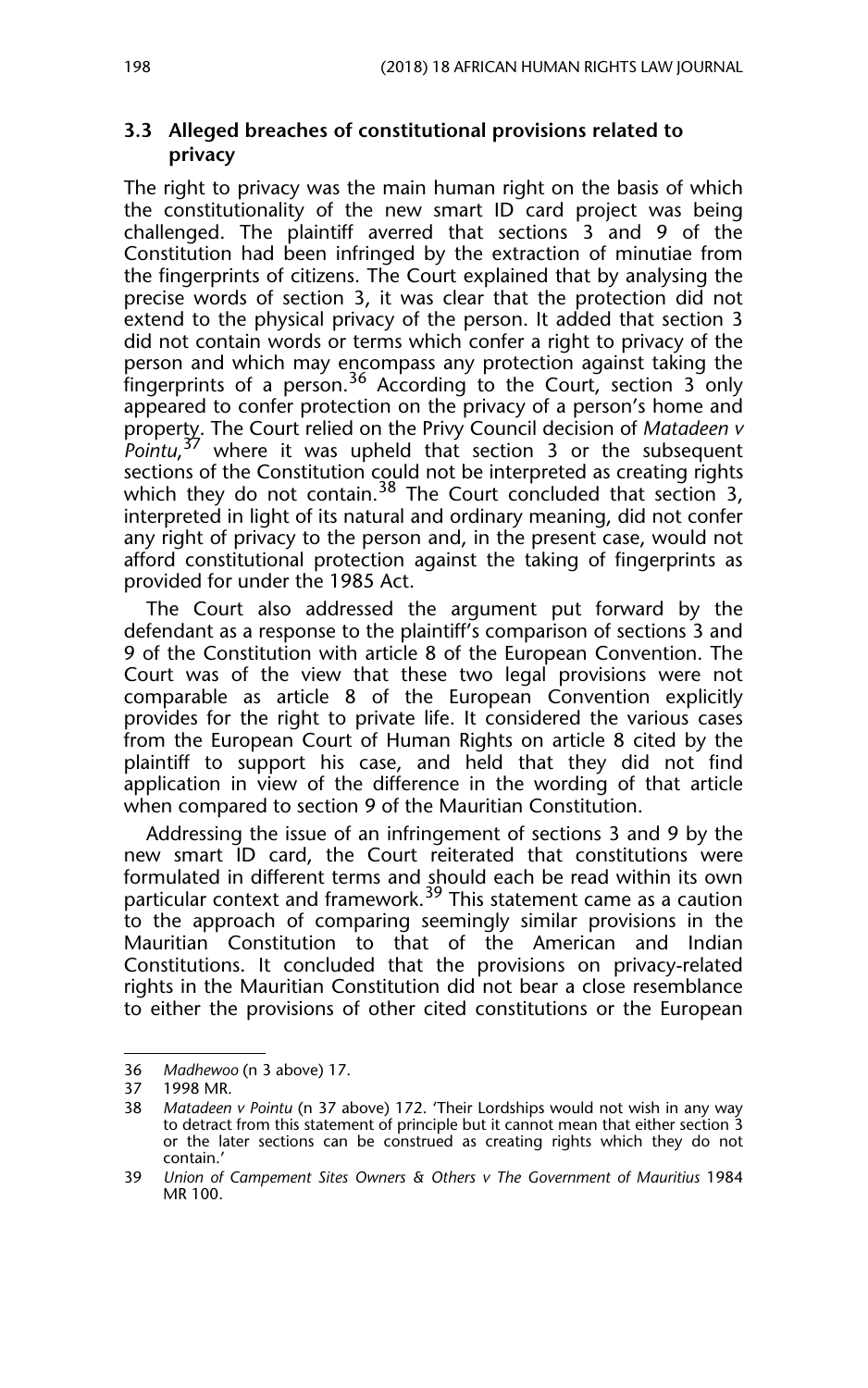Convention. The Court pronounced that only article 22 of the Civil Code provided for a right to the protection of private life, and this did not have the status of a constitutional right. Therefore, at this point of the judgment it was made very clear by the judges that there was no constitutional right to privacy in Mauritius.

The Court subsequently focused specifically on section 9 of the Constitution, which states that '[e]xcept with his own consent, no person shall be subjected to the search of his person or his property or the entry by others on his premises'. The judges stated: $40$ 

Every adult citizen of Mauritius is bound to apply for a national identity card and is mandatorily required, under section  $4(2)$  of the Act, 'to allow his fingerprints, and other biometric information about himself to be taken and recorded'*.* 

In other words, a citizen is under the obligation to allow his fingerprints to be taken and stored, and the non-observance of this provision would amount to a criminal sanction provided for in section 9 of the 1985 Act, thus highlighting the coercive nature of the obligation.

The Court ultimately raised the essential question of whether

in view of the highly personal and private nature of fingerprints which contain sensitive personal information about an individual, the coercive act of taking his fingerprints would tantamount to a breach of the protection of his Constitutional right to privacy within the ambit of Section 9(1) of the Constitution.

Put differently, the question was whether the coercive act of taking someone's fingerprints against his will would amount to him being 'subjected to the search of his person' as provided for in section 9.

The Court stated in the decision that a written constitution should not be construed as an Act of Parliament, but rather as a covenant to which a generous and purposive interpretation must be given.<sup>42</sup> The judges pronounced that article 9 no doubt conferred a 'purposive constitutional protection to the private physical integrity of the person against any form of search'.<sup>43</sup> The Court held:<sup>44</sup>

The protection under section 9(1) would clearly be against any form of undue interference by way of a search of any part of the body of a person without his consent. The coercive taking of fingerprints from the fingers of a person and the extracting of its *minutiae* would thus clearly fall within the scope of the protection afforded to the integrity and privacy of the person under section 9(1) of the Constitution.

<sup>40</sup> *Madhewoo* case (n 3 above) 20.

<sup>41</sup> *Madhewoo* 21.

<sup>42</sup> *Olivier v Buttigieg* (1967) AC 115; *Ong Ah Chuan v Public Prosecutor* (1981) AC 648; *Attorney-General of The Gambia v Momodou Jobe* (1984) AC 689 700.

<sup>43</sup> *Madhewoo* case (n 3 above) 21.

<sup>44</sup> *Madhewoo* 22.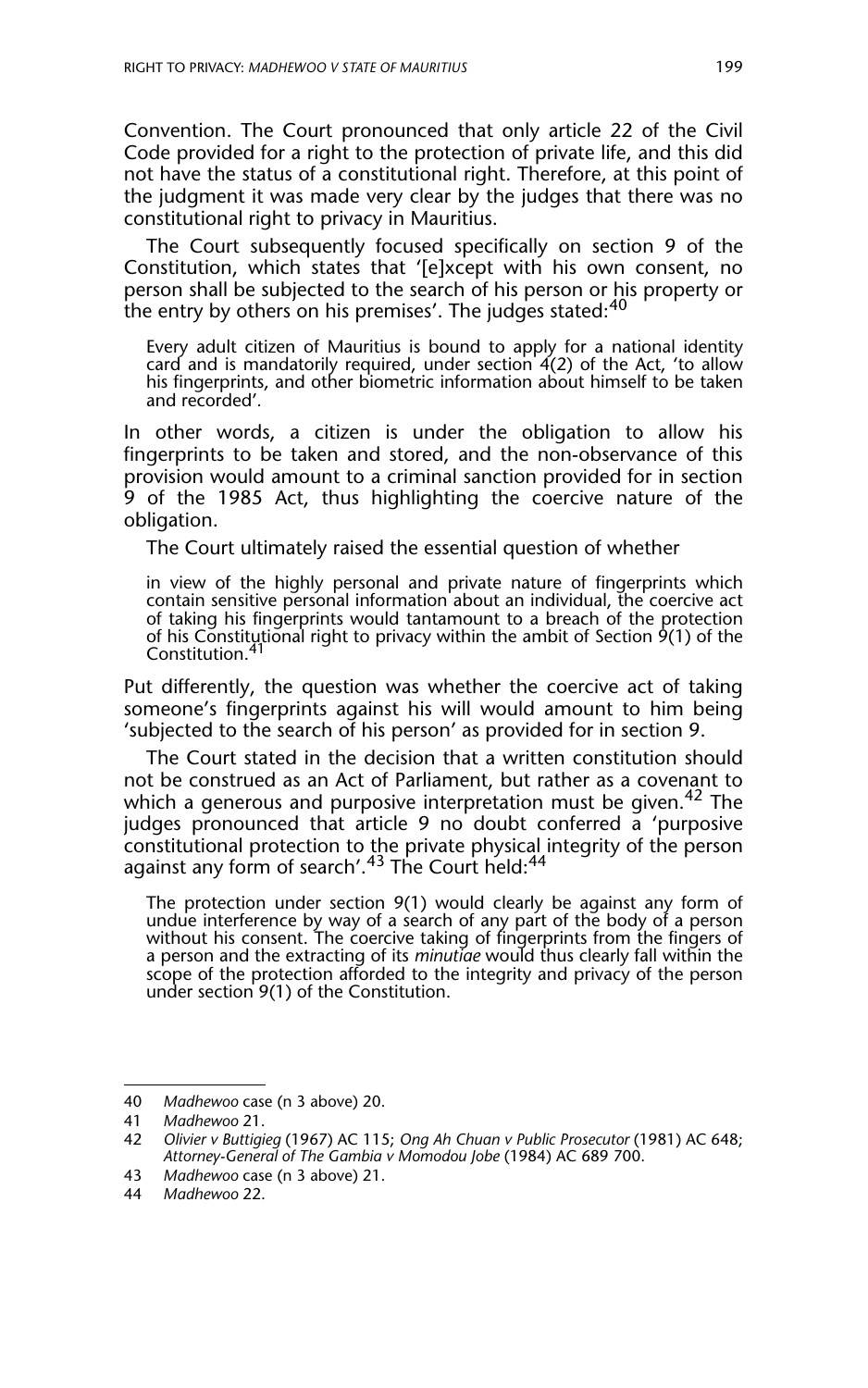Therefore, it was held that the sections of the 1985 Act and related regulations enforcing the compulsory taking and recording of fingerprints amounted to an interference with the plaintiff's right against the search of his person.

### **4 Limitation of the right to privacy of the person**

The Court subsequently considered the exercise of limitation of the right to protection from the search of his body against his will. The judges outrightly qualified the right provided for in section 9 as one that is not absolute and that a limitation to this right was permissible under section 9(2). Indeed, section 9(2) provides that limiting the right to privacy in the interests of public order and for the purposes of protecting rights and freedoms of others is legal and permissible. The Court first considered whether the taking and recording of fingerprints were done 'under the authority of the law'. It relied on authorities from the European Court to interpret the phrase 'under the authority of the law', which is sometimes also termed 'prescribed by the law'. It cited the case of *Forderkreis v Germany*45 to explain what should be understood by 'prescribed by the law'. The Court reiterated its settled case law that the expression 'prescribed by law' required firstly that the impugned measure should have a basis in domestic law. It also referred to the quality of the 'law' in question, requiring that it be accessible to the persons concerned and formulated with sufficient precision to enable them – if need be, with appropriate advice – to foresee, to a degree that is reasonable in the circumstances, the consequences which a given action may entail and to regulate their conduct.<sup>46</sup>

It was relevant at this point in the judgment for the judges to consider whether the taking and recording of fingerprints were justifiable in the interests of public order. Relying on expert evidence by the project director of the Mauritius National Identity Scheme, Mr Ramah, the Court highlighted the inherent flaws in the previous system with more than 700 cases of applications for the new smart ID card done more than once. Therefore, in the name of national security and the interests of public order, the Court held that, despite the taking and recording of fingerprints being an interference in the enjoyment of the right to privacy, it was something that was necessary <u>in</u> a democratic society. The limitation, therefore, was justifiable.<sup>47</sup>

Turning to the issue of storage of personal biometric data including fingerprints, the judges applied the principle of 'reasonably justifiable

<sup>45</sup> *Leela Förderkreis EV v Germany* (2009) 49 EHRR 5.

<sup>46</sup> *Förderkreis* (n 45 above) para 113.

<sup>47</sup> *Madhewoo* (n 3 above) 27.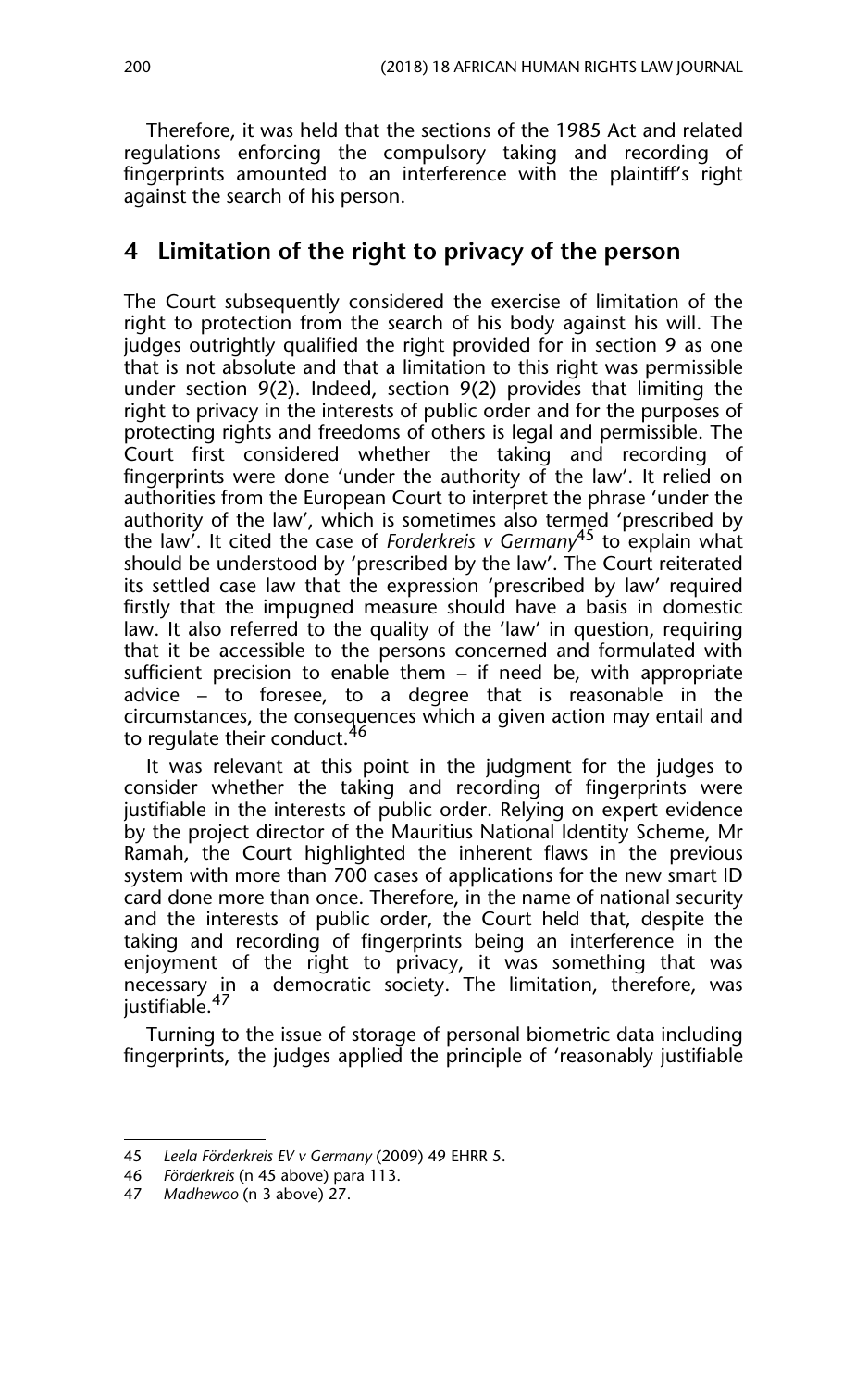in a democratic society', quoting the following passage from *S and Marper v The United Kingdom*: 48

An interference will be considered 'necessary in a democratic society' for a legitimate aim if it answers a 'pressing social need' and, in particular, if it is proportionate to the legitimate aim pursued and if the reasons adduced by the national authorities to justify it are 'relevant and sufficient'.

The retention and storage of fingerprints were held to be meeting a pressing social need and, therefore, amounted to a permissible derogation. However, the Court was not satisfied with the provisions of the 1985 Act and the Data Protection Act related to the security of the retained and stored fingerprints and other biometric information of citizens. Based on expert evidence, the judges concluded that there was too high a risk of unwarranted access to such highly personal data, especially in this era of cybercrime, cyber attacks and hacking.

The Court was of the view that 'the potential for misuse or abuse of the exercise of the powers granted under the law would be significantly disproportionate to the legitimate aim which the defendants have claimed in order to justify the retention and storage of personal data under the Data Protection Act'.49 The Court therefore held that the retention and storage of personal data under the Data Protection Act were not reasonably justifiable in a democratic society. The provisions in the 1985 Act and the Data Protection Act allowing for the retention and storage of fingerprints and other biometric information were held to be unconstitutional.

In summary, the Court allowed the taking of fingerprints for the purpose of the new smart ID project. It agreed with the plaintiff that this action amounted to interference with the right to privacy conferred by section 9. However, it adjudicated that such interference was permissible under the same section based on the interests of public order. As for the retention and storage of fingerprints after having been taken for the smart ID cards, this was held to be unconstitutional as it was not reasonably justifiable in a democratic society.

## **5 Insights from the judgment**

#### **5.1 No constitutional guarantee for a general right to privacy**

The case has shed some much-needed light on the scope of the right to privacy in Mauritius. The Court has made it clear that this particular right encompasses only privacy of the home and property and protection from the bodily search of a person. Other essential components of the right to privacy, such as protection of the private life, family life and correspondence, arguably do not find any

<sup>48 [2008]</sup> ECHR 1581 para 101.

<sup>49</sup> *Madhewoo* (n 3 above) 32.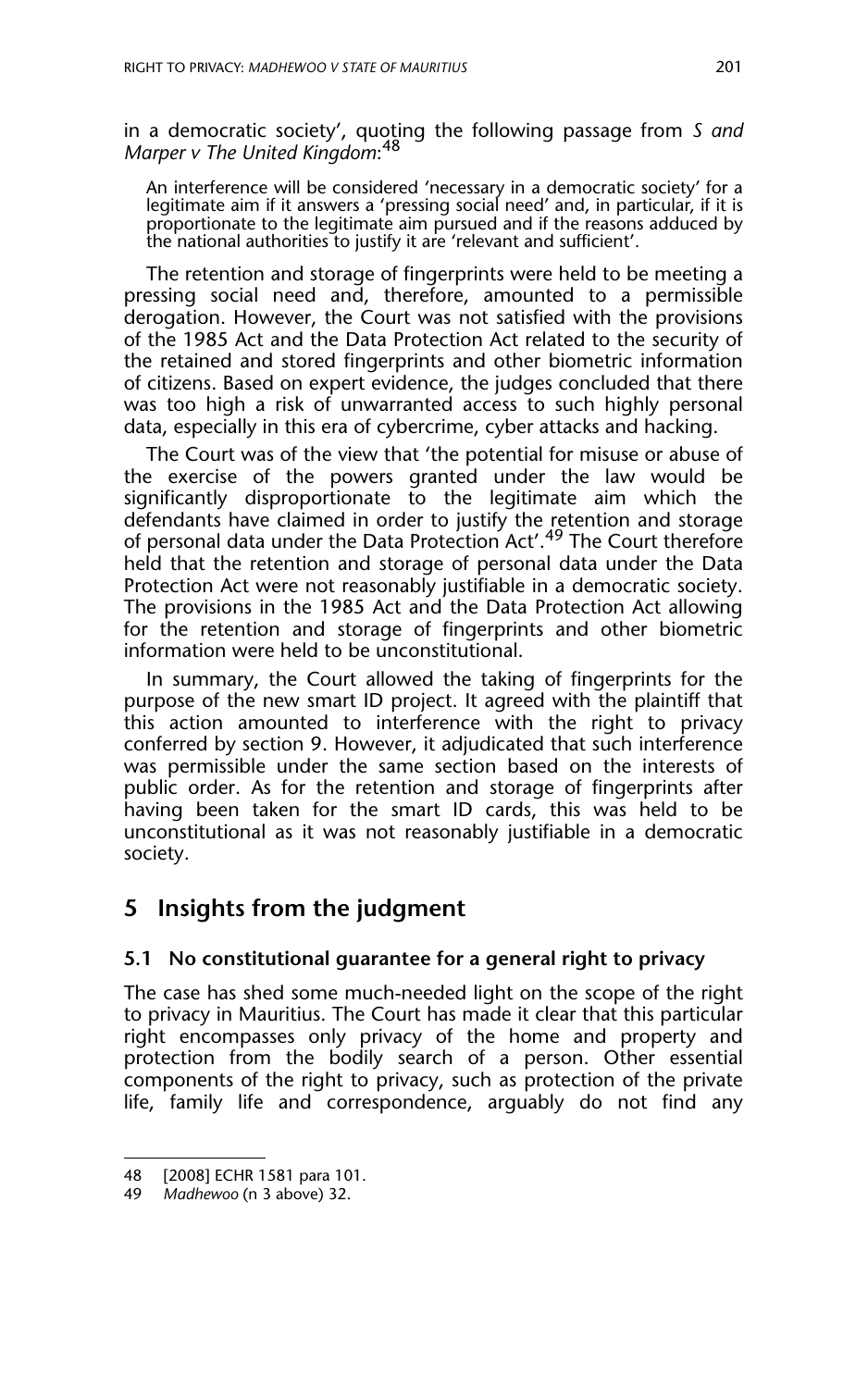constitutional guarantee under the Constitution unless, based on facts, a connection can be established with the home, property and body of a person.

It is argued that complete protection of the right to privacy can only be conferred on people when the supreme law of the land provides for the right to privacy and private life. As matters stand, the Mauritian Constitution only seems to provide for a limited right to privacy as interpreted by the Court in the present case. It is reiterated that the Civil Code does provide for the respect of private life, but not to the degree of providing a constitutional guarantee. The Civil Code can easily be amended by a simple majority vote by Parliament while provisions of the Bill of Rights are generally entrenched, thus conferring a higher degree of protection and guarantee to citizens.

#### **5.2 Judicial activism of the Supreme Court**

In this case, the Supreme Court has unquestionably given a logical decision. The right to privacy or its components is not absolute and is subject to the exercise of limitation of rights under correct conditions. Therefore, the taking of fingerprints for purposes of the ID card amounted to an interference with the privacy of a person, but one which is reasonably justified in a democratic society, whereas the retention and storage of those fingerprints were not. However, what was disturbing in the judgment was the pronouncement by the judges to the effect that there is no general right to privacy in the Bill of Rights. Such a pronouncement makes complete sense, as sections 3 and 9, indeed, literally provide for privacy in relation to the home, property and body of a person.

Nevertheless, the Court's decision that there is no general right to privacy conferred on Mauritian citizens does show a lack of judicial activism on the part of the Court. In any progressive democracy, the role of the judiciary in giving a new dimension to human rights through judicial activism is essential and cannot be ignored.<sup>50</sup> *Black's law dictionary* defines judicial activism as a judicial philosophy which motivates judges to depart from their traditional precedents in favour of progress and social policies.<sup>51</sup> This judicial philosophy has been applied extensively by the Indian Supreme Court, *inter alia,* in connection with the right to life, to which a new dimension has been given and interpreted to include the variety of rights essential for the enjoyment of the right to life. For instance, it has been held that the right to life includes the right to adequate nutrition, clothing and shelter;<sup>52</sup> the right to a wholesome environment;<sup>53</sup> the right to a

<sup>50</sup> N Kamboj 'Human rights and judicial activism' The Indian Law Institute http:// 14.139.60.114:8080/jspui/bitstream/123456789/17749/1/019\_Human%20Righ ts%20and%20Judicial%20Activism%20(110-115).pdf (accessed 6 January 2017).

<sup>51</sup> *Law dictionary* http://law.academic.ru/12129/judicial\_activism (accessed 6 January 2017).

<sup>52</sup> *Francis Coralie v Union Territory of Delhi* AIR 1987 SC 746.

<sup>53</sup> *MC Mehta v Union of India* AIR 1987 SC 1086.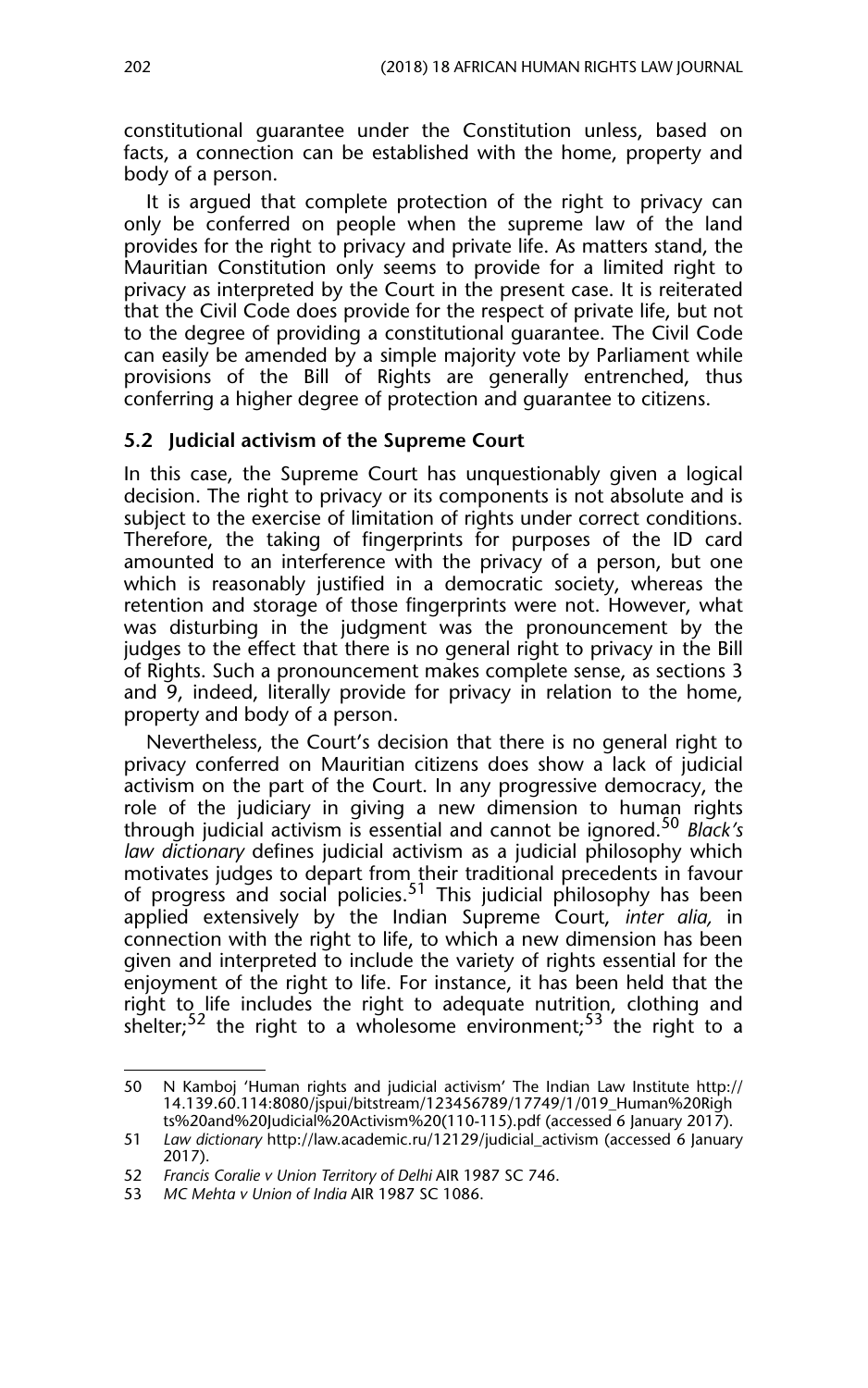speedy trial;<sup>54</sup> the right to free legal aid to the poor;<sup>55</sup> and the right to know.<sup>56</sup>

The Supreme Court of Mauritius has often practised judicial restraint, which is not always suitable for the interpretation and protection of human rights. For instance, the Court had the opportunity to adjudicate that a general right to privacy exists, which can be inferred by reading it into the right to life, as has been done by the Indian Supreme Court. This would not have prevented the judges to eventually find that this right is not absolute and can be reasonably restricted in a democratic society. This would have led to the same decision of allowing the taking of fingerprints for the purposes of ID cards, but not retaining and storing these. At least it would have contributed to establish the right to privacy under the Constitution by way of judicial activism.

It is argued that a certain degree of judicial activism is essential, especially in a jurisdiction such as Mauritius. For instance, the Constitution only provides for civil and political rights, while socioeconomic rights and third generation rights (the rights to development and the environment) are not provided for. It is essential that judges wear the hat of activists and interpret existing rights in a way that would uphold and equally protect second and third generation rights.

#### **5.3 Reference to the ICCPR**

It is noted that little or no reference has been made to the ICCPR which protects the right to privacy in article 17. Even the plaintiff seemed to have only relied on article 8 of the European Convention on Human Rights. Mauritius is a state party to the ICCPR and has the legal obligation to respect, promote and protect its provisions. Article 17 of the ICCPR clearly provides for the right to privacy and private life which could have supported the argument of the plaintiff. It is trite law that states must endeavour to harmonise its domestic laws, including the Constitution, with international legal standards. With reference to the right to privacy, the ICCPR indeed is a standard that ought to be achieved and matched by the state of Mauritius.

The Court was silent over the fact that the legislature needed to legislate and provide for a more general and effective right to privacy compared to the restricted right currently conferred on Mauritian citizens. The Court also did not consider the fact that, as signatory to the ICCPR, there is a need to harmonise domestic and international law. No doubt, this could have been done while respecting the principle of separation of powers. One may argue that being a dualist state, the ICCPR needs domestication to find application in domestic

<sup>54</sup> *Hussainara Khatoon v Home Secretary, Bihar* (1980) 1 SCC 91.

<sup>55</sup> *MH Hoskot v State of Maharashtra* AIR 1978 SC 155.

<sup>56</sup> *Rudal v State of Bihar* (1983) 4 SCC 141.